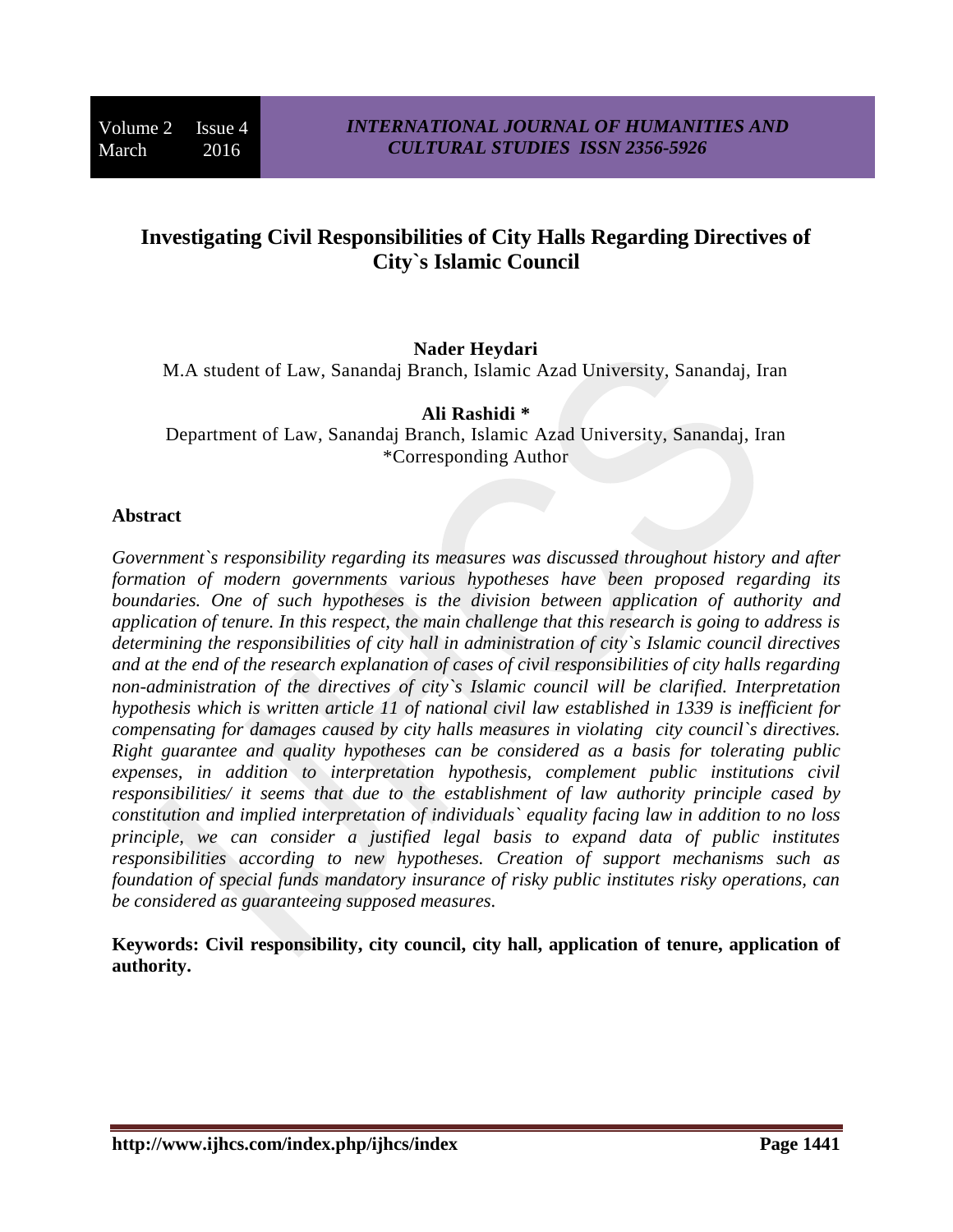### **Problem statement**

Civil responsibility is the necessity to compensate for the damage that is caused by an individual outside contractual requirements or criminal activities. Despite this, in other words, civil responsibility is a branch of judicial responsibility, which means the commitment necessity that an individual has regarding compensating the damage he has caused to another, including if the mentioned loss is due to the activity of an individual or others related to him, which includes contractual responsibility, and responsibility outside contract (forcible responsibility).Currently forcible responsibility exists when someone is harmed due to violation of legal duty and there is no need of a pre-existing commitment or contract.

Absolute civil responsibility withdraws to this contractual responsibility, which civil responsibility principle established in 1339 uses the term in the mentioned definitions.

With the expansion of societies responsibility based on interpretation was not able to bring a good number of losses under his wing. Therefore, some founded the basis of responsibility according to hypotheses without interpretation and stated that whenever an individual is harmed due to the activity of another, the individual is responsible for compensating the loss.

A question rises that whether the basis of public institutes civil responsibility is the general basis of civil responsibility which is discussed in private laws, or it has its own specific rules. There are various views in this respect. A group of lawyers founded the basis of public institutes civil; responsibilities based on interpretation and stated that public institutes are responsible regarding their workers activities when their activities are performed while fulfilling their duty and it is related to their error. Public institutes greatly limit their civil responsibility domain and responsibility is only recognized regarding administrative errors of the employee which occurs unintentionally. And if the activity of the employee is during fulfillment of duty and intentionally with a grave error, they consider it separate of civil responsibility of public institutes and bring forward the employee`s personal responsibility.

Today in most of the developed countries they have expanded the domain of public institutes civil responsibility based on above mentioned hypotheses, by accepting civil responsibility of public institutes to support the rights of the harmed, and in a way consider a responsibility beyond civil responsibility principles in private laws for civil responsibility of public institutes. While, as it will be investigated later, Iran`s article 11 of civil law has considered some sort of an immunity for public institutes regarding civil responsibility and recognizes employees of public institutes personally responsible due to their activities which are performed during fulfillment of their duties which have caused harm, without considering whether loss was intentional or unintentional and recognizes the institutes responsible only regarding equipment or organization deficiencies. This concept is general and ambiguous, which its assertion is done with difficulty against public institutes.

A group consider that a public institute is only responsible regarding its official workers activities and another groups expands the civil responsibility of public institutes territory to all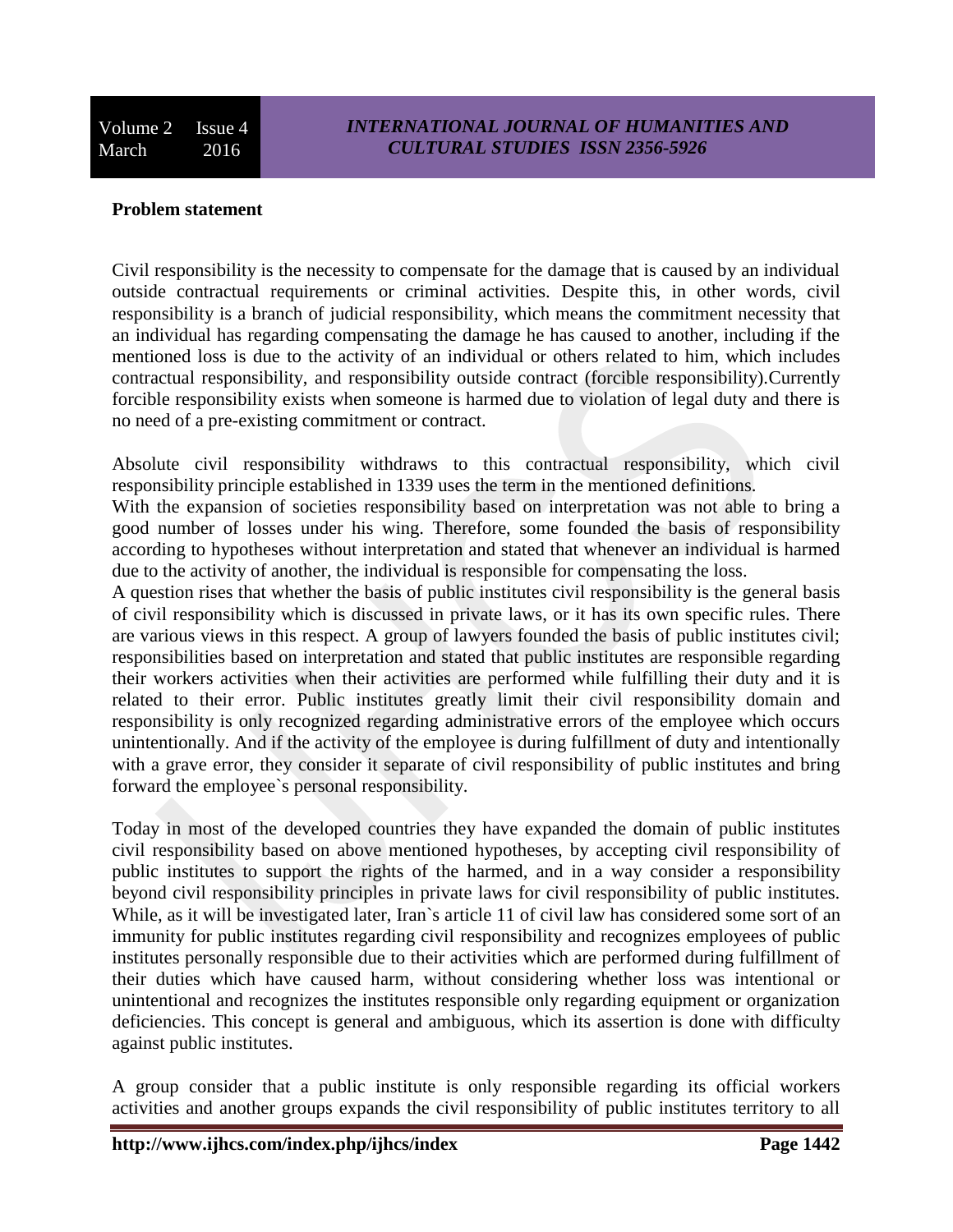the general employees of public institutes, all the official and contractual and mandatory and optional volunteer employees and legislative and administrative and even authorial activities of Executive Branch. Finally what is of great importance in this research is the violation of city halls in administering directives of city council and the condition of civil responsibility of city halls in this situation, which will be discussed extensively.

### **Research questions**

What is the basis of civil responsibility of city halls regarding violation of directives of city council?

What basis can revolutionize the horizon of public institutes civil responsibility in Iran according to modern systems of laws?

What is the position and record of this basis in Iran's law system?

What is the scope of public institutes in civil responsibility?

According to these hypotheses regarding which individuals and activities public institutes must be recognized as responsible?

What is a just reference for presenting a lawsuit of public institutes civil responsibility?

How trial ethics and lawsuit presentation facilitation of reasonability against public institutes are possible?

What is guarantee of administering a just court's issued sentences in public institutes civil responsibility lawsuits?

# **Research Hypotheses**

The dissertation is based on the hypothesis that the interpretation written in article 11 of national civil laws in 1339 is inefficient for compensating the losses caused by activities of city halls in violating directives of city council.

- 1- Equality and right guarantee against tolerating public expenses hypotheses, in addition to interpretation hypothesis, can be considered as a complement of vicil responsibility basics of public institutes in Iran.
- 2- Considering the establishment of principle of law`s authority due to the constitutions and implied interpretation of individuals` equality facing law in addition to non-harm principle, it seems that we can consider a justified legal basis to expand the domain of public institutes civil responsibility according to new hypotheses.
- 3- Assumed scope of public institutes in this dissertation includes the Three Branches and the institutions under their surveillance and leadership institution and the institutes under its surveillance.
- 4- Considering in public institutes civil responsibility lawsuits private harmed faces a public power and public power operates toward public interest, administrative courts, which in Iran Justice Bureau is a clear example of it, must be considered as just reference to assess the considered public qualification.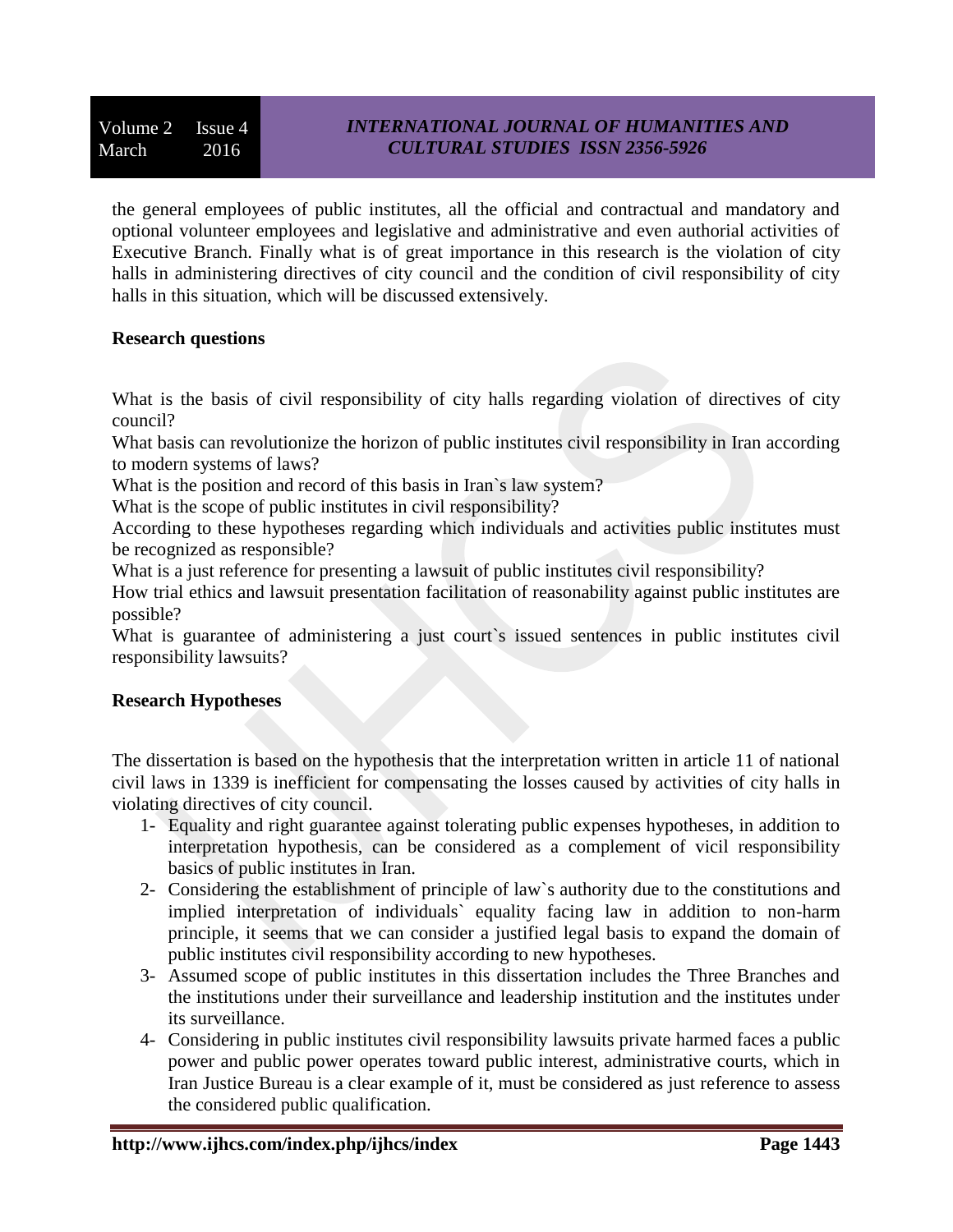Volume 2 Issue 4 March 2016

5- Creation of support mechanisms such as founding special funds and mandatory insurance of risky activities of public institutes can be considered as guarantee of supposed administrations.

# **Legal nature and identity of city halls**

Legal identity is divided into two groups in public laws. First groups, which government is one of them and is defined as a human group that form a political society in a specified legislative framework in which the ultimate and superior power is applied to all members and social groups that are related to that society and a specific organization is tasked with application of governance and maintaining public discipline, thus a government is visualized. Second groups are institutions that have an independent legal identity by the laws sentence, such as city halls. According to article 7 city hall law, city hall has an independent legal identity. First legal effect of this issue is that city hall can independently work as law and obligation. Government, and consequentially all the ministries, organizations, and dependant systems have a unified legal identity and generally are subject to public rules. However, city hall is subject to a rule when the rules clearly mentions city hall or with general submerging phrases include city halls, for example if it is written "all institutes" in the text of law and that law clearly mentions the city halls.

Second legal effect is that unlike governmental organizations that are in a unified organizational hierarchy and follow a single organization in the affairs that are related to them, city hall has its own hierarchy. For example all the governmental ministries and organizations are obligated to operate according to rules of Management and planning organization of the country in formalities regarding their budget. However, city hall`s budget is approved by City`s Islamic council. This division is due to independence of city hall`s identity in the accomplished rule. Third legal effect of city hall`s independence is that government is sentenced to monitor complex rules and regulations in solving current affairs which going through them requires difficult and lengthy formalities. Any changes in these kind of regulations must be made through Islamic consultative assembly and observing the constitution. However, city hall with an independent identity does not follow governmental rules, but follows the rules are approved by city council according to city hall rules. City hall can obtain approval for their regulations through city`s Islamic council. Since major macro-planning and city hall`s supervision is up to the council and this institution takes his measures independently, city hall`s activities have higher flexibility than government and governmental organizations.

# **Legal nature of city`s Islamic council**

The most important local institution which has the responsibility to control city`s affairs is city`s Islamic council. It's a local organization with independent legal identity which collectively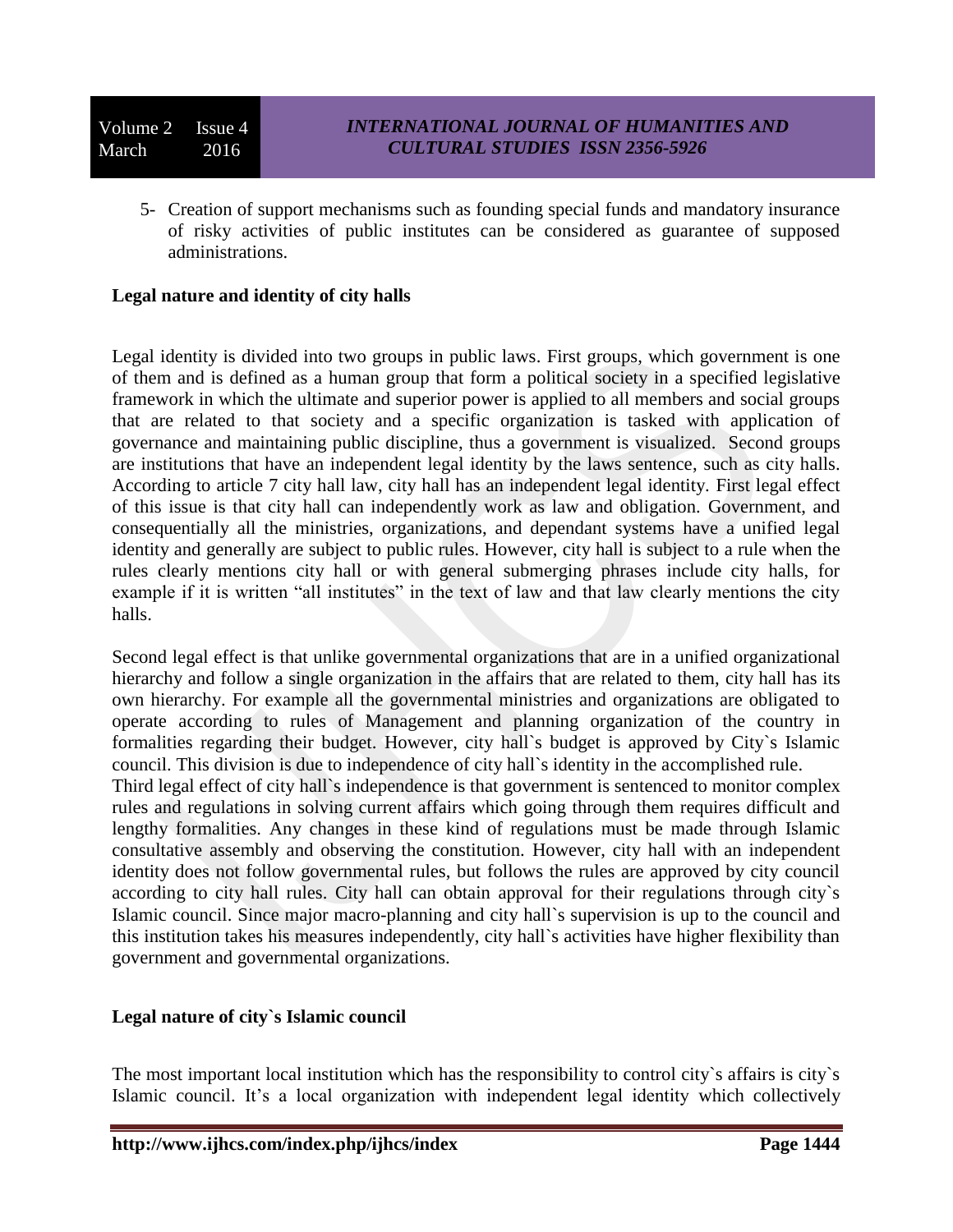applies the city management through two forms of monitoring and decision making. Albeit currently management of Islamic council is neither total nor complete and a portion of local affairs is performed by governmental organization and non-governmental public institutes. Islamic council has a separate and independent identity from city hall and government. Accordingly it becomes the subject of right and obligation and can personally present a lawsuit and be responsible for presented lawsuits. Another effect of city`s Islamic council`s identity is the possession of ownership right. Although this law is absolute according to article 588 of commerce rules, article 75 of organization rules, city`s Islamic council duties and selections and the selection of mayors established in 1375 restricts this right. Our opinion on this article implies that all the moveable and immoveable properties which are acquired through city hall`s budget and is presented to the council, belongs to the city hall. Therefore, properties that assigned or will be assigned to the council through various ways such as people's gifts is under council's ownership and is not included in the mentioned sentence.

# **Elected hypothesis regarding civil responsibility of city halls regarding directives of city council**

The relationship between city council and city hall is effective and completely indirect. Therefore, in article 74 of councils rules established in 1375 the legislator obligated that the council or any of its members don't have the right to interfere in installation or dismissal of city hall's workers or give them orders. Therefore, the relationship between council and city hall is through a medium and the agent of this relationship is the mayor. There is no clear distinction between the duties of the mayor and the city hall. Therefore, since the mayor is the highest executive position and is considered as the only agent of the relationship between the council and the city hall, as established in article 73 rules of forming mentioned Islamic council the right to hint ,question, and impeach the mayor regarding his performance or city hall operations. The relationship between city hall and city council is one of the most controversial and the most sensitive stages of mayor`s duties. This issue in our country, which its people still are not widely used to participate in local affairs, is one of the main problems of city halls. As the majority of people of the city are not accustomed to city life and regulations of controlling the city which are achieved by city halls, they are not aware of the reason for emergence of "Genesis organization). Even knowledgeable and conversant people in issues are seen less. City hall, is the executive branch of the city, since administers all directives of city hall according to law.

City`s Islamic council monitoring method in city hall`s affairs according to case is as follows:

Monitoring virtue of city hall`s handling

Monitoring maintenance of capital, pecuniary and generic assets, and moveable and immoveable properties of city hall

Monitoring income accounts and expenses of city hall

Monitoring trades of city hall

Monitoring normal current virtue of city hall

Monitoring health affair of city range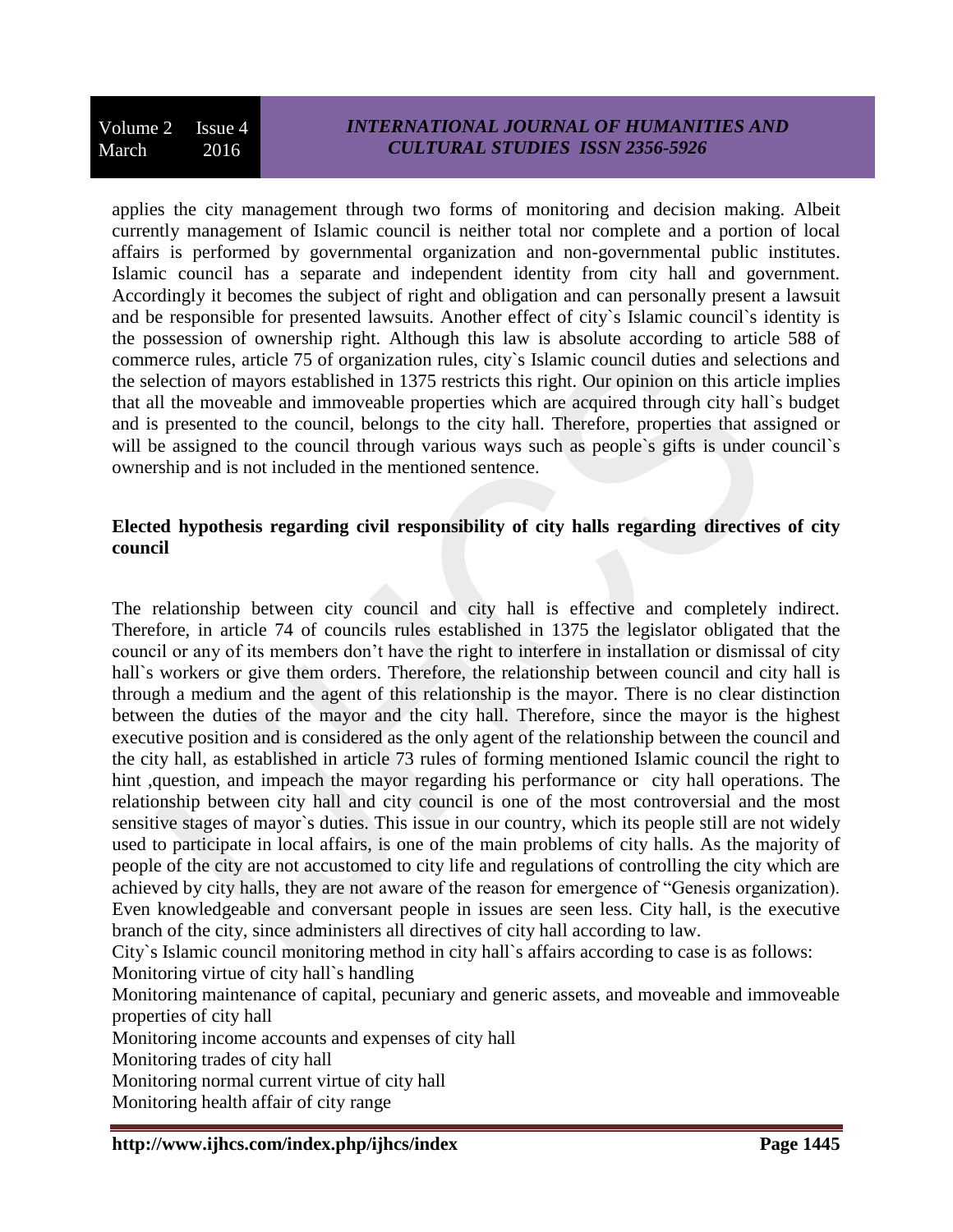Volume 2 Issue 4 March 2016

Monitoring the affairs of theaters, cinemas, and other public locations Monitoring graveyard creation Monitoring administration of construction plans

### **Public courts qualifications limits**

Assessment reference in lawsuits of civil responsibilities of public institutes in Iran is administrative justice Bureau and public courts. First the lawsuit is presented to the bureau and its role, according to the opinion of the judges, is only identification and authentication of administrative errors, which is one of the components of civil responsibility of public institutes. However, thereafter the role of public courts becomes highlighted. The important duty of authentication of other components of responsibility, existence of loss and causality relationship and finally announcing liability sentencing for compensation is their responsibility. Furthermore, where fault of an organization is assumed lawsuit must be presented against public references from the beginning. Assessment of the lawsuits that are based on personal error of the public institutes` employees are also presented in public courts. Accordingly, in cases when loss is due to collection of administrative and personal errors, the choice of assessment reference to beginning the lawsuit is up to the harmed. If he chooses non-governmental organizations as the litigant, to prove his error, which it may be the administrative error the employee at the same time, he must take his lawsuit to justice bureau to determine the loss rate and compensation method, and then present it in a public court. However, if he chooses the delinquent employee to compensate the loss from the beginning, it is possible to present the lawsuit in public courts from the start, and this is an outcome that is not compatible with the logic of civil responsibility of public institutes regarding their employee's activities. The basis for legislating such a responsibility for public institutes, which is an indirect one, is to facilitate compensation of the harmed losses and supporting him against giant and powerful brigades of public institutes. However, the hierarchy that is considered for assessing the harmed lawsuit is in contrast with the ultimate purpose of this responsibility. Lengthy trials and the confusion of the harmed between public and administrative references, inevitably dissuades him from pursuing the lawsuit.

#### **Conclusion**

One of the accepted principles in developed countries is that public institutes are recognized responsible for the activities of administrative organizations which cause harm to others. No doubt such a principle must be accepted in every country, since governments have long abandoned individual ruling and organize the affair according to intervention or system principle. As a result in service provision approach, governments take measures of publication, education, health care and construction affairs and the like as their incontrovertible duty. It's clear that the intervention of public institutes in affairs, which is increasing, leads to an increase in administrative intervention of public institutes. Therefore, it`s not logical that public institutes public institutes quail from the responsibility of the lawsuit that is presented by the harmed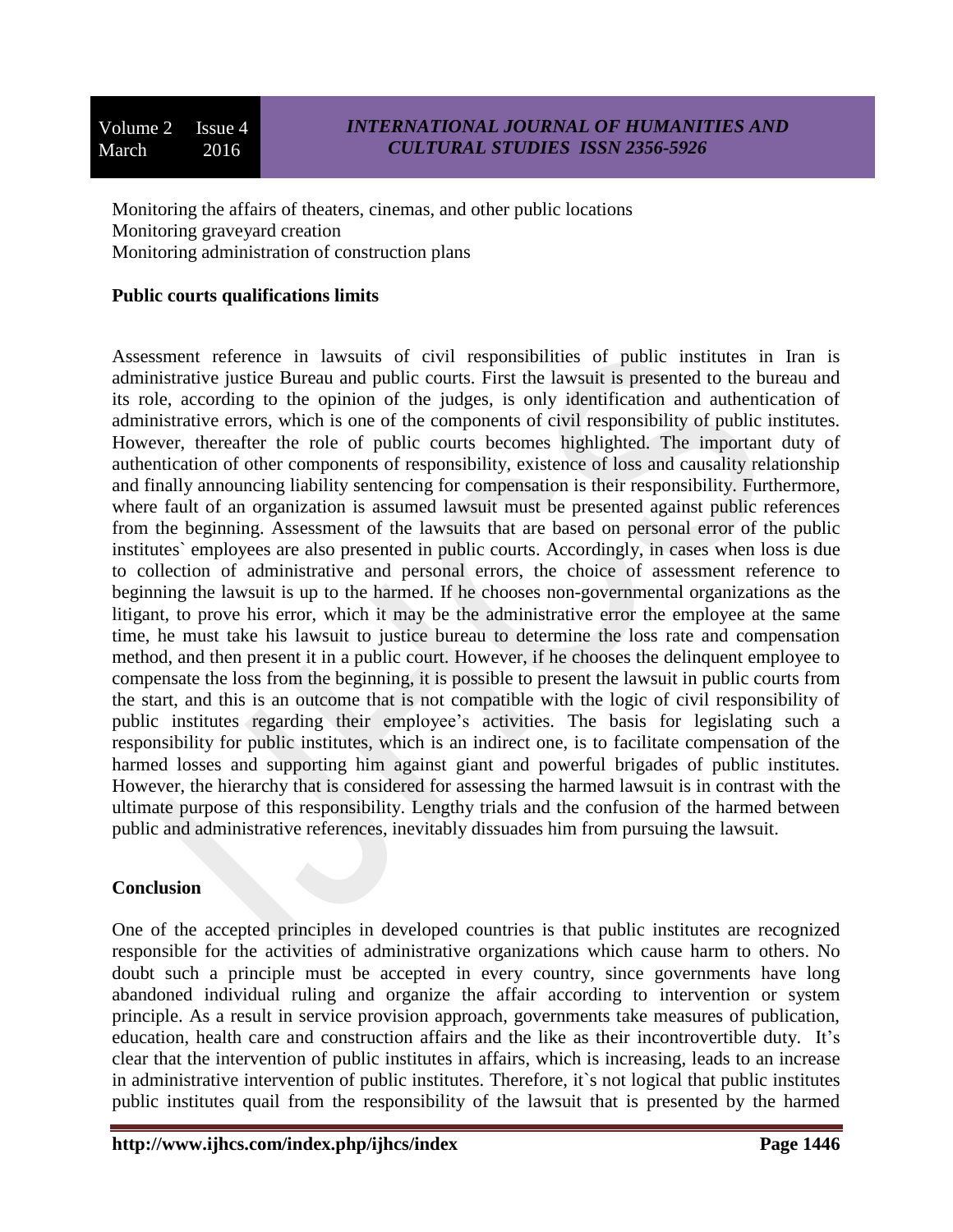Volume 2 Issue 4 March 2016

against them. It is necessary to establish a compromise between rights of the harmed and power exercise of public institutes so that legal sentences can equally be applied to both of them. The collection of these two beliefs is possible when society compensates the loss of the harmed that were harmed for the society through representative, public institutes.

In case of judicial activities that which are considered as the activities of public institutes, due to the unavoidability of judicial errors principle and principle of necessity of compensating the harmed loss, it has lead to the attribution of judicial errors not to the judge but to the judicial system. Although in Iran`s law due to principle 171 we had a significant progress in this respect, considering laws of advances system we have a long way to go as principle 171 only includes the convicts and does not include individuals who are arrested as suspect or accused or their rights are violated and other harmful activities of individuals who foreman of justice administration. Other shortcomings are no codification of conditions and components of civil responsibility and no tracing of a clear boundary between interpretations of the judges and case and sentence errors which their compensation is up to public institutes, it was better if like other countries violation of the initial sentence in research stage or other stages of trial was as an indication of fault perpetration or error.

Unfortunately in Iran`s laws a just solution regarding administration method of sentences against public institutes due to method convicted payment to public institutes established in 15/9/65, since courts sentences administrative unites do not take any measures regarding the assets belonging to administration of the convict not before one and a half year after the issuance date of the sentence. Therefore, this delay that brings about a reduction in money`s value leads to the imposition of another loss to the harmed, especially when proving the case that the public system had the required credit or sufficient legal income but still refuses pay for the loss is not easily possible. To secure the rights of the harmed foundation of special funds and insurance can have an effective role. Insurance leads to expansion of loss compensation and evolution of conditions. Courts by relying to civil responsibility insurance, in addition to rigor, have expanded the concept and territory of compensable loss less in condition of fulfillment of civil responsibility. These factors today have led the governments, governmental and non-governmental institutes, and city halls of most of the countries assign a portion of or all of their civil responsibility to insurance institutes. In this regard, countries procedures are different. In some countries such as Germany civil responsibility lawsuit presentation against public institutes have is secondary, which means the harmed primarily goes through all the existing legal and judicial ways of compensating his loss, and if he didn`t get any results, presents a lawsuit against public institutes. However, in our country civil responsibility lawsuit presentation against public institutes lacks subordinate description and in rare cases public institutes insure the activities of their workers, for which schemes must be predicted and institutes pay to their responsibility insurance perforce in activities that the chance of loss is higher.

Regarding assessment, unlike advanced countries that utilize a different and effective solution, Iran has adopted interstitial solutions. There is difference of opinions in whether qualification of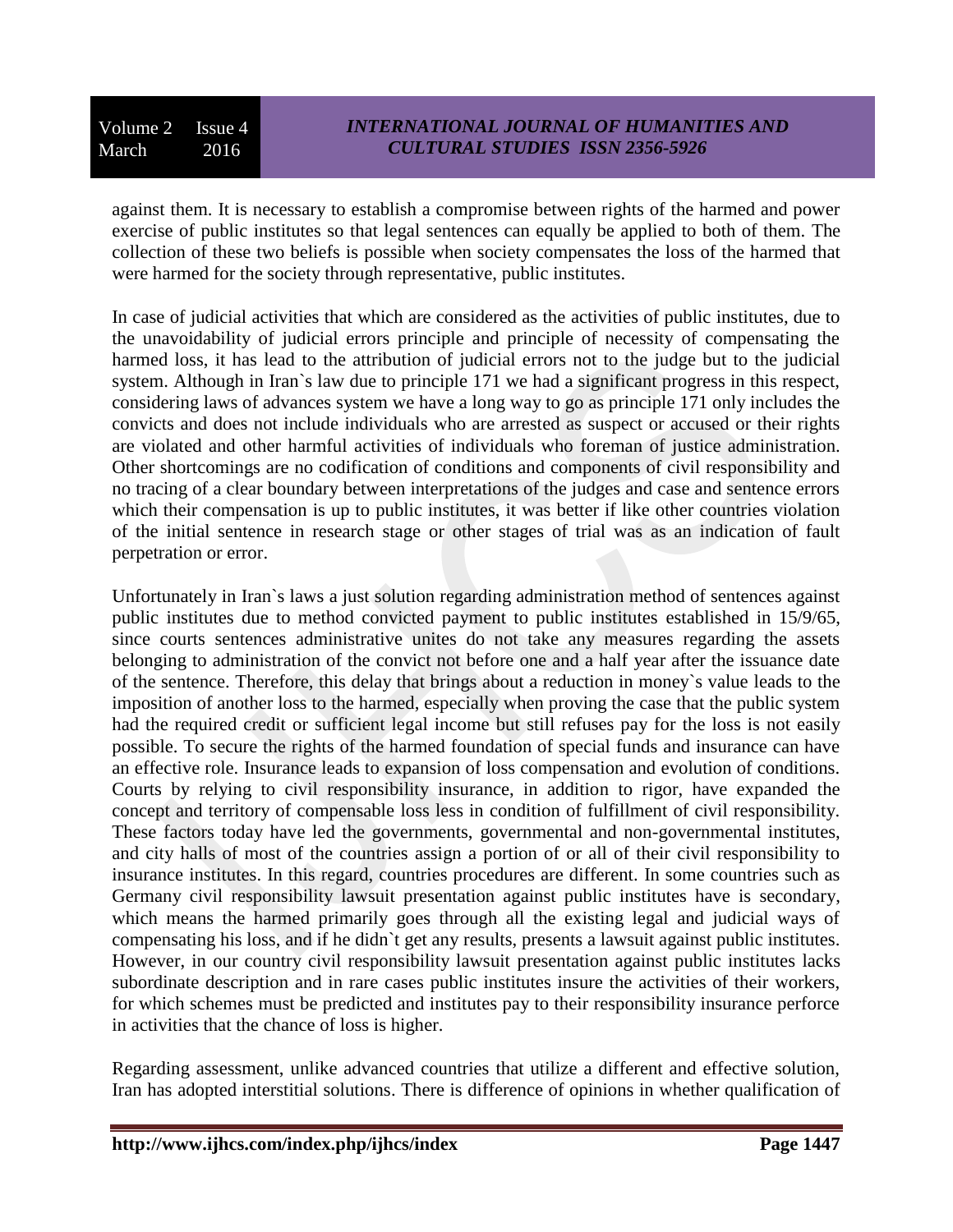# *INTERNATIONAL JOURNAL OF HUMANITIES AND CULTURAL STUDIES ISSN 2356-5926*

administrative justice bureau is limited to identification of administrative error of the employee or the institute or bureau has a general qualification. However, it must be noted the majority of public institutes civil responsibility lawsuits follows public laws regulations. Affairs such as authentication of administrative fault, and the distinction of personal fault is possible through the amount of intervention of each factor that cause harm using administrative laws regulations and the bureau as a private reference must have a general qualification. This dichotomy leads to the prorogation of the lawsuit and confusion of the harmed among administrative and public references. However, if we consider the bureau`s qualification general for the harmed`s interests, we have taken a fundamental step to strengthen this institution. Finally, we should point out that public institutes must be responsible for the loss that is inflicted on individuals through positive and negative activities. of administrative organizations. Due to the acceptance of the growth in responsiveness of public institutes regarding their activities, public institutes must be recognized as responsible regarding all of the activities of their workers during fulfillment of duty that harms others. Therefore, public institutes must use utmost accuracy in employing their employees and workers, with the purpose of prevention and reduction of losses and supporting country`s public budget. When employing a worker they should observe meritocracy principle and try to put them in appropriate organizational position according to their expertise and merit.

An individual must be recognized as responsible regarding his subsidiaries activities. Whenever a subsidiary makes a mistake or a fault and harms others, superior subsequently is recognized as responsible in compensating the loss that the harmed does not deserve, since superior us responsible for his subordinate`s actions. This responsibility stands on the basis of administration error in employees` appointment or in monitoring their measures or their guidance. Therefore, if the harmed proves that the loss he is inflicted with was during the fulfillment of duty, delinquent is a guaranteed responsible.

The necessity for codification of a comprehensive law in proportion with occurred evolutions in which the harmeds` rights guarantee decisively and effectively are frontispieces in this dissertation I emphasized so that in the end the hope of fulfillment of public institute principle servant of the bright horizons accede. Paying attention to the below points will be helpful in codification of this law:

- With a comparative perspective to other legal systems, bring the expansion of public institutes civil responsibility domain under attention.
- Founding supporting funds to compensate for the physical and general loss.
- Determining just court and preferably administrative justice bureau and considering a specific trial ethic regarding public institutes' civil responsibility lawsuit with simple and clear conditions of presenting a lawsuit against public institutes for the harmeds with adoption of measures for mandatory insurance of the group of activities of public institutes that are considered dangerous by nature.
- Extending the responsibility of public institutes in urgent cases such as natural and unpredictable disasters regarding measures of optional colleagues and public institutes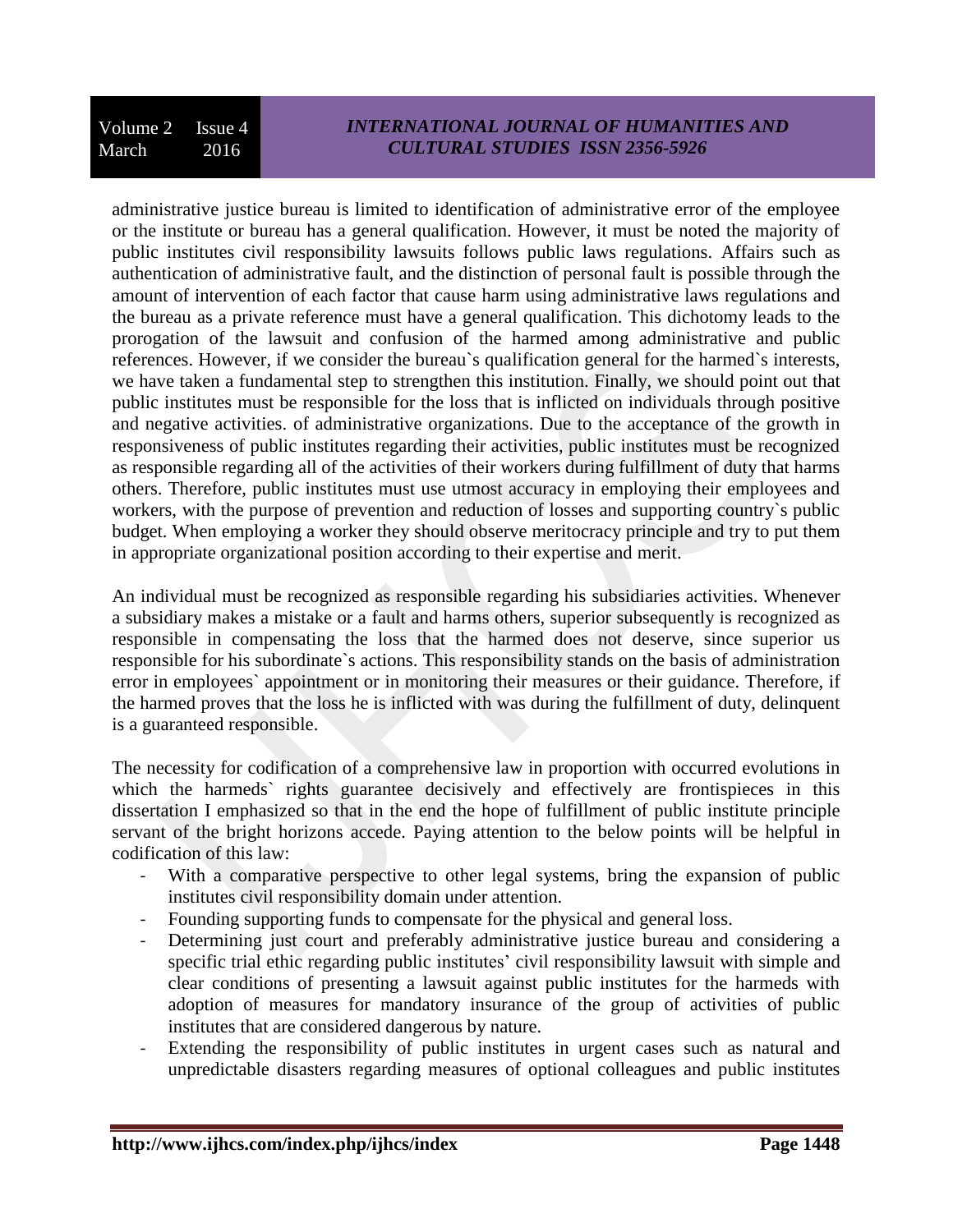and volunteers in addition to its official employees, till public institutes do not have any objection for the activity.

- Adoption of legal measures for realization of right and reclamation of the lost rights in all the stages of trial including discovery, pursuit, and punishment according to principle 171 of the constitution

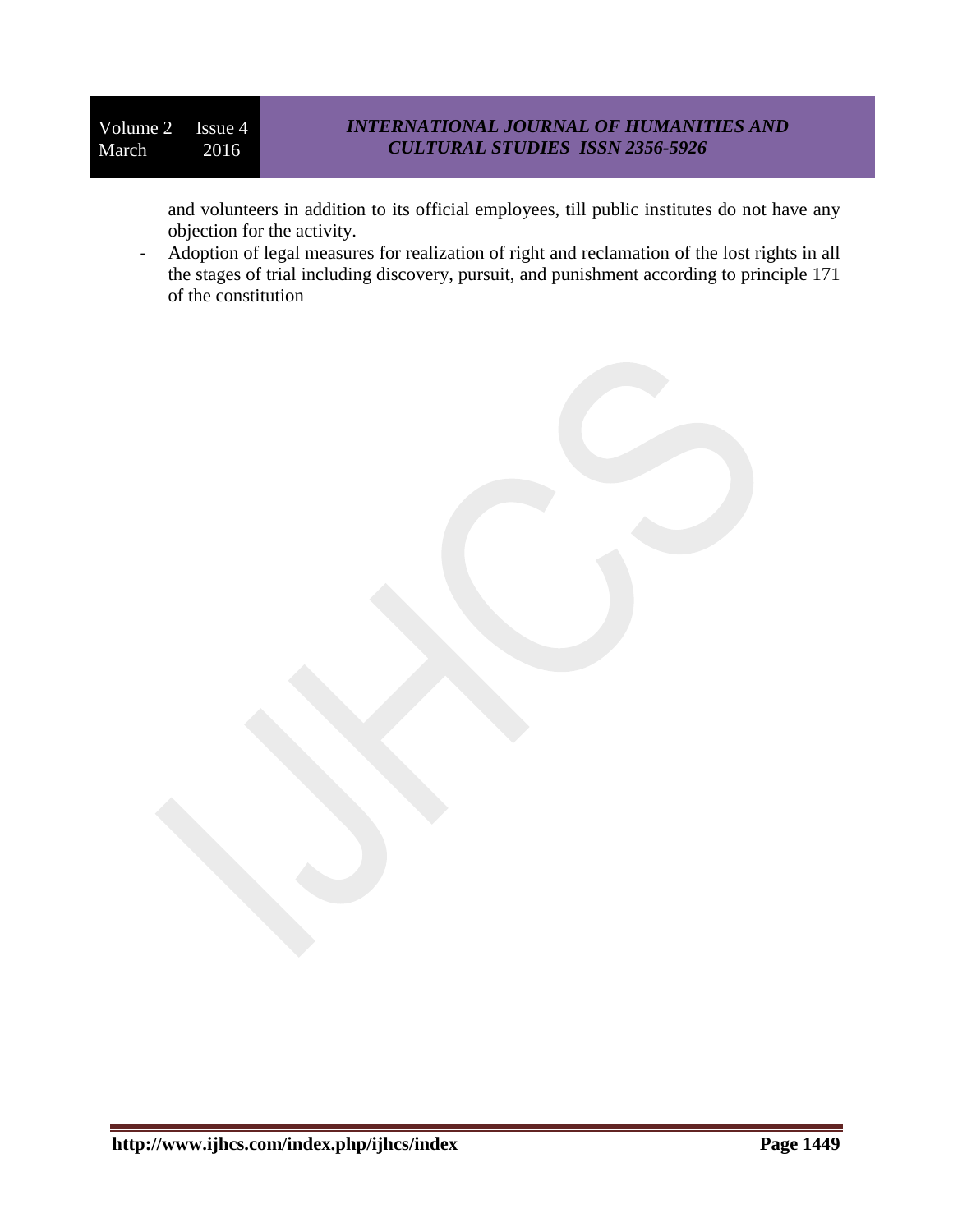#### **References**

#### **Persian references**

#### **Book list**

Abolhamd, Abdolhamid. Iran`s administrative laws. Sixth edition. Tous publication. Tehran, Year 1379

Ashouri, Dariyush. Political encyclopedia. Third edition. No Publisher. Year 1373

Ansari, Valii-0-allah. Administrative laws generalities. Tous publication. Year 1370

Carl Harlow. Tort. Translated by Kambiz Seyedi. First edition. Mizan publication. Year 1383

Emami, Seyed Hassan. Civil laws. Eslamiyeh bookstore. 8<sup>th</sup> edition. Year 1370

Emami, Seyed Hassan. Philosophy of civil responsibility. First edition. Sahami Enteshar publication. Year 1384

Hashemi, Seyed Mohammad Ph, D. The constitution of Islamic Republic of Iran, Authority and political institutions. Volume 2. Sixth edition. Mizan publication. Year 1381

Heydari, Masoud. Governmental council and a comparative study of administrative trial. Tehran University. Tehran, year 1347

Hosseininejad, Hosseinqoli. Civil responsibility. First edition. Cultural section of ACECR of Shahid Beheshti university. Spring 1370

Jafari Langarudi, Mohamma Jafar. Law terminology. Qoqnous publications. Tehran, year 1380

Jalilvand, Yahya. Judges and public institutes civil responsibilities in Iran, France, America, and England. First edition. Yalda publication. 1373

Katouziyan, Naser. Science of law preface.  $20<sup>th</sup>$  edition. Behnashr publications. 1383

Lorasa, Michelle. Civil responsibility. Translated by Mohammad Ashtari. Hoquqdanan publication. Year 1375

Mousazadeh, Reza. Administrative laws. First edition. Mizan publication. Tehran , year 1377

Qorouri, Shahab-o-ddin. Civil responsibility of legal entities. Tehran University. year 1356